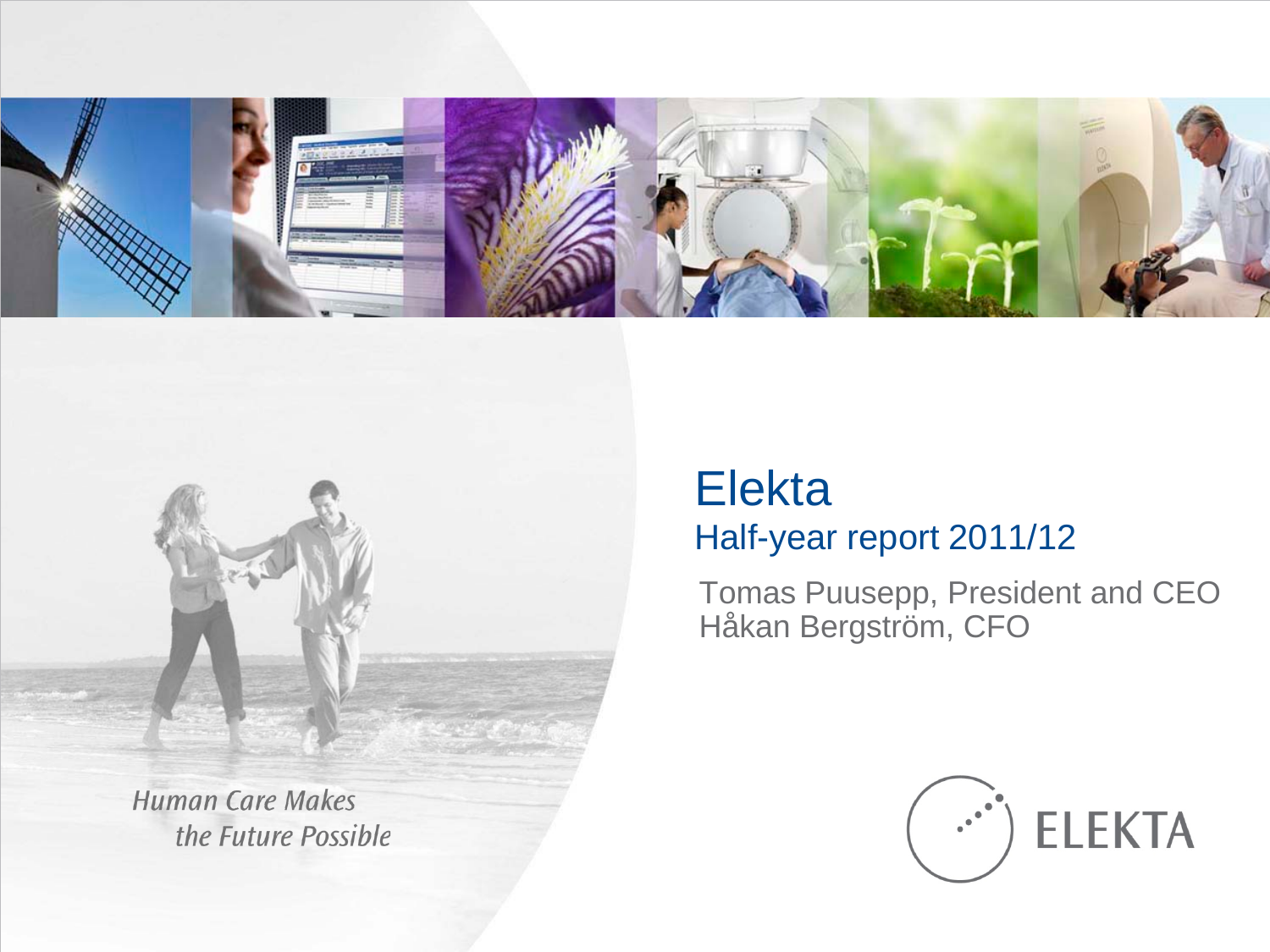## Strong order bookings in all regions

#### • Order bookings up 14%\* in Q2

- Good demand in all regions
- Marginal impact from European debt crisis so far – we are continuously monitoring the development

#### • Growth focus continues

- Highest growth rates expected in emerging markets
- Nucletron provides broader customer offering
- Half-year order bookings up  $9\%$ \*
	- In SEK order bookings increased by 7% to SEK 4,402 M



FI FKTA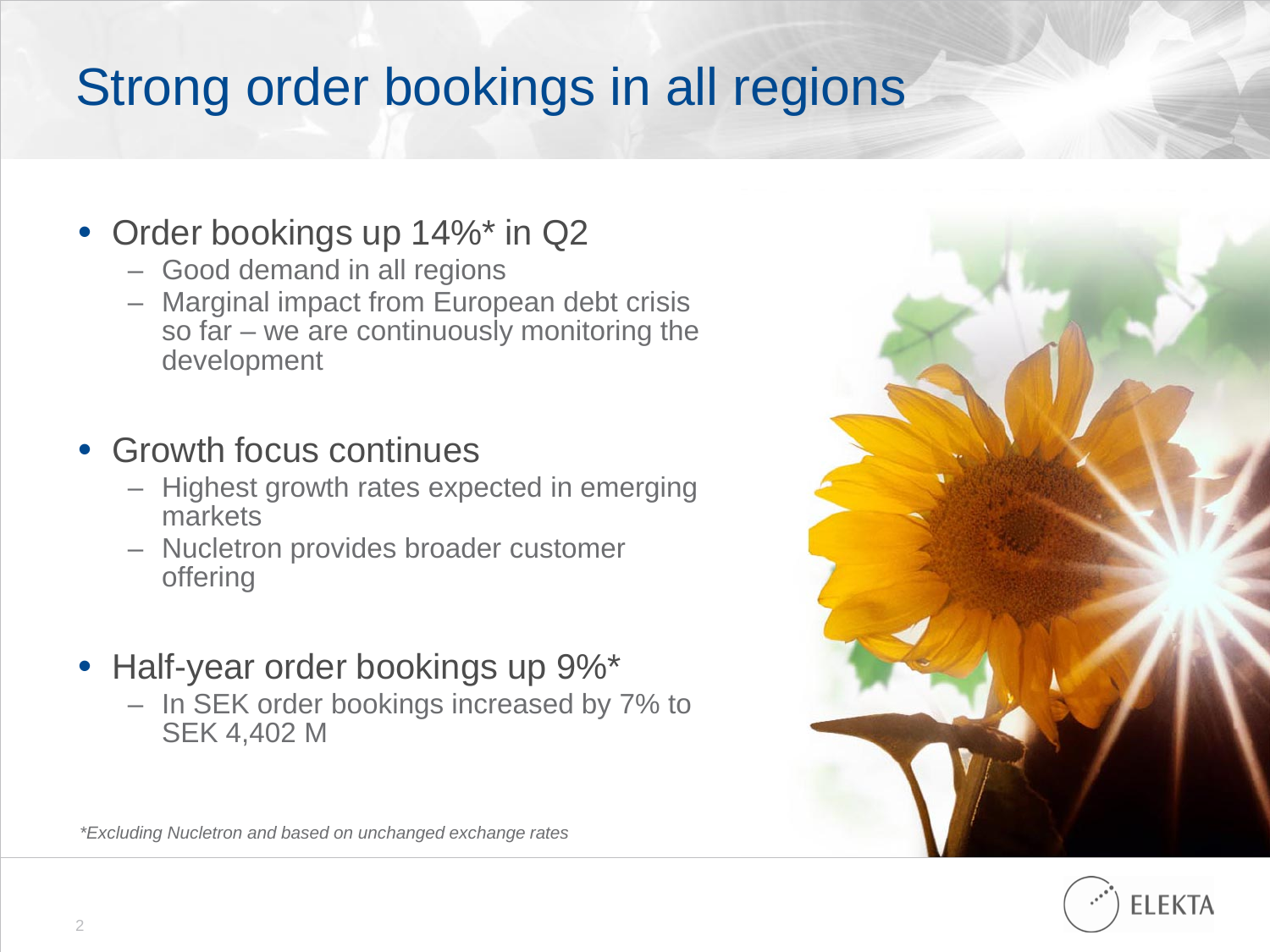# Confirming outlook for FY 2011/12

#### • Net sales in H1 decreased by 2%\*

- Challenging comparison with H1 last year, where net sales increased by 15%\*
- Negatively impacted by higher proportion of sales from emerging markets where time from order to delivery is longer

#### • Operating profit in H1

- Operating profit amounted to SEK 477 M (455)
- Non-recurring items of SEK 133 M
- Continue to invest in product development and growth
- Exchange rate effects SEK -40 M
- Significantly higher EBIT expected in the second half of the year
- Confirming outlook and adding Nucletron
	- Backlog on record, at SEK 9.5 billion
	- Integration of Nucletron is progressing according to plan



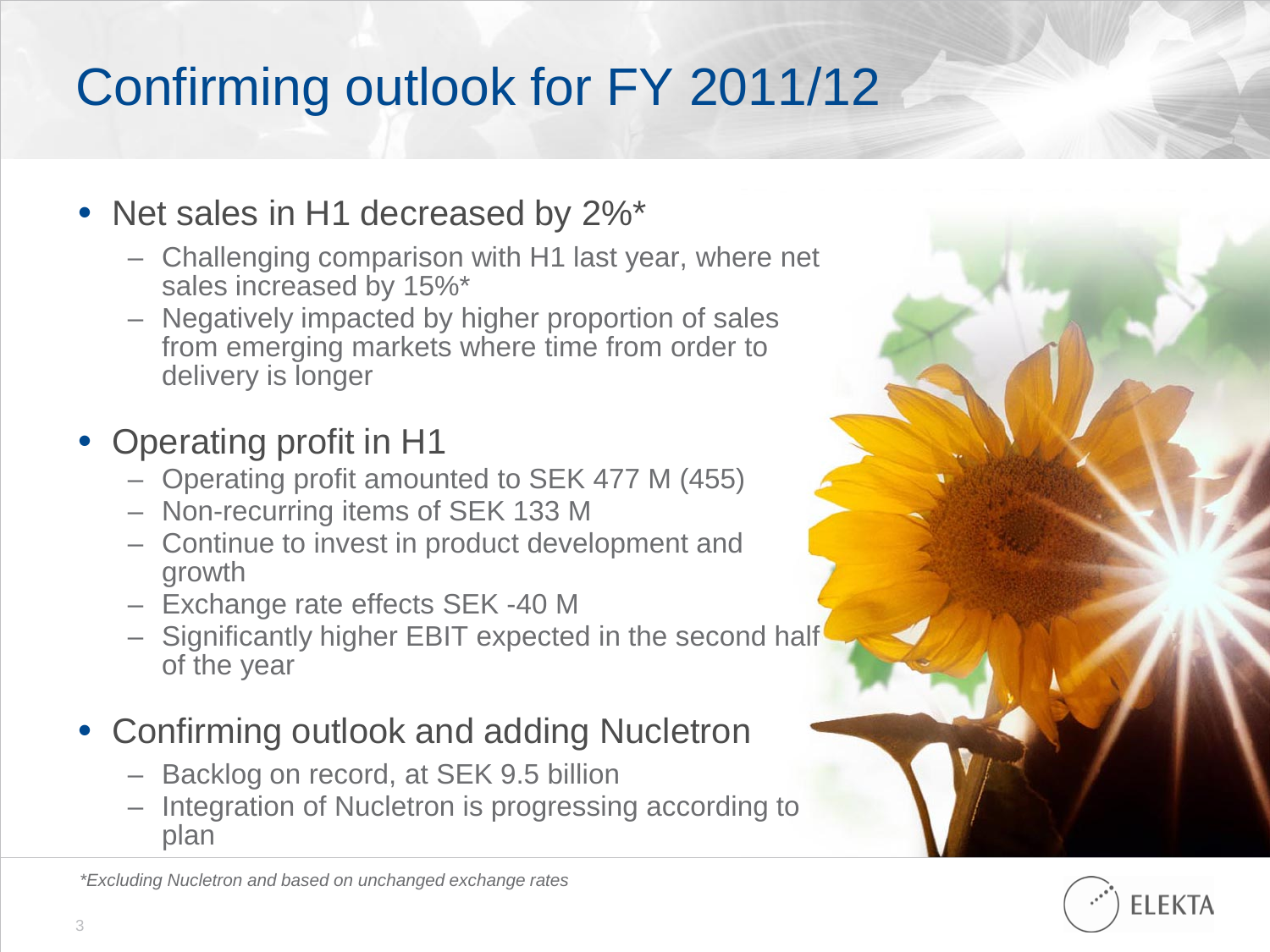### Regional overview North and South America

| <b>SEK M</b>          | Change | $May - Oct$<br>2011/12 | $May - Oct$<br>2010/11 |
|-----------------------|--------|------------------------|------------------------|
| <b>Order bookings</b> | $+3%$  | 1,525                  | 1,482                  |
| <b>Net sales</b>      | $-10%$ | 1,247                  | 1,380                  |



- Order bookings is up by 8%\* in Q2 and H1
- Positive development with strengthened demand. Order bookings in North America is up 13%\* in H1
- Contribution margin was 31% (34)

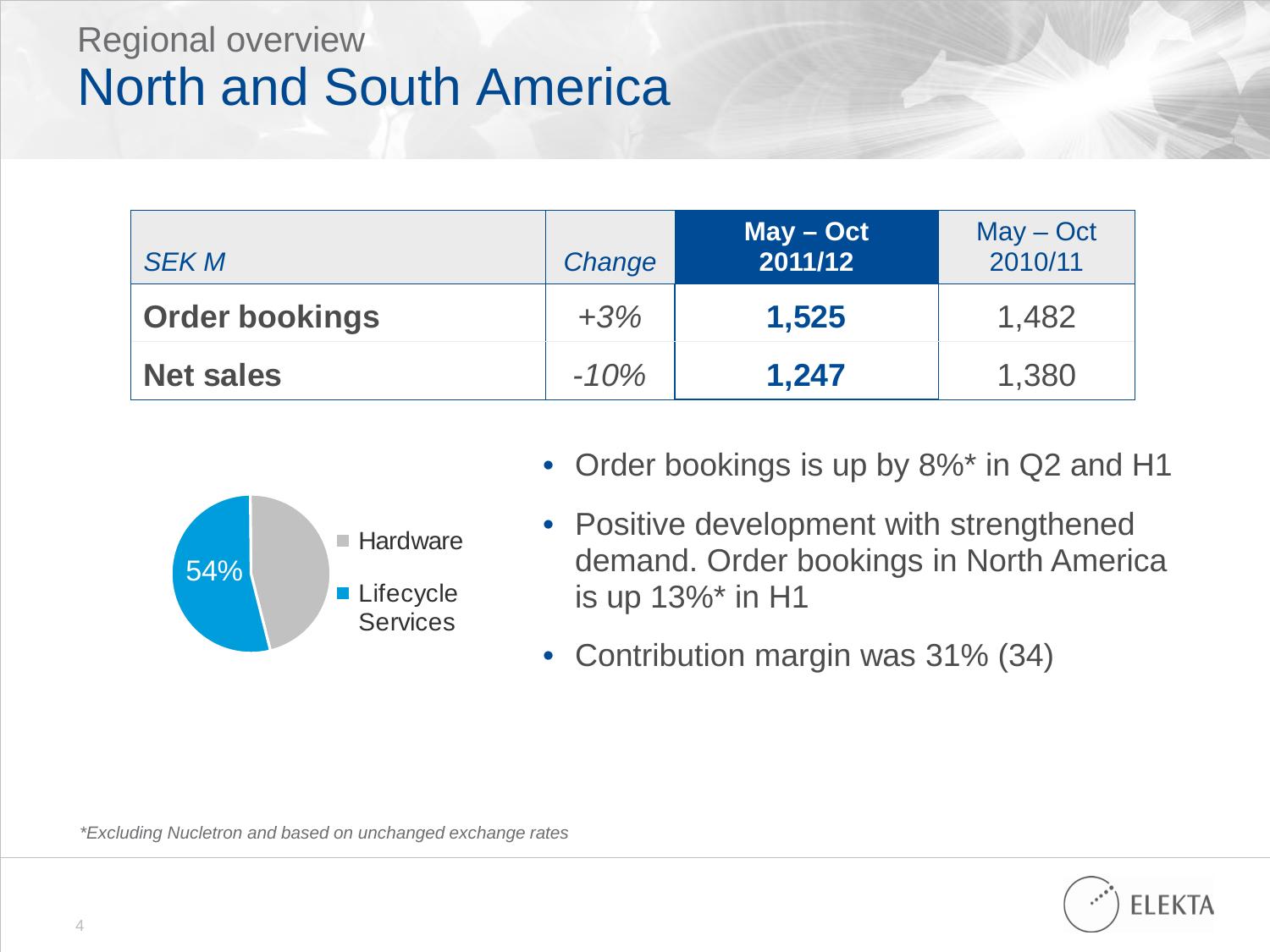#### Regional overview Europe, Middle East and Africa

| <b>SEK M</b>          | Change | $May - Oct$<br>2011/12 | $May - Oct$<br>2010/11 |
|-----------------------|--------|------------------------|------------------------|
| <b>Order bookings</b> | $+3%$  | 1,502                  | 1,453                  |
| <b>Net sales</b>      | $-10%$ | 1,106                  | 1,225                  |



- Order bookings was up 31%\* in Q2 and 2%\* in H1
- Strong order intake from emerging markets affecting net sales - time from order to delivery is normally longer
- Stable development on mature markets
- Contribution margin: 30% (28)

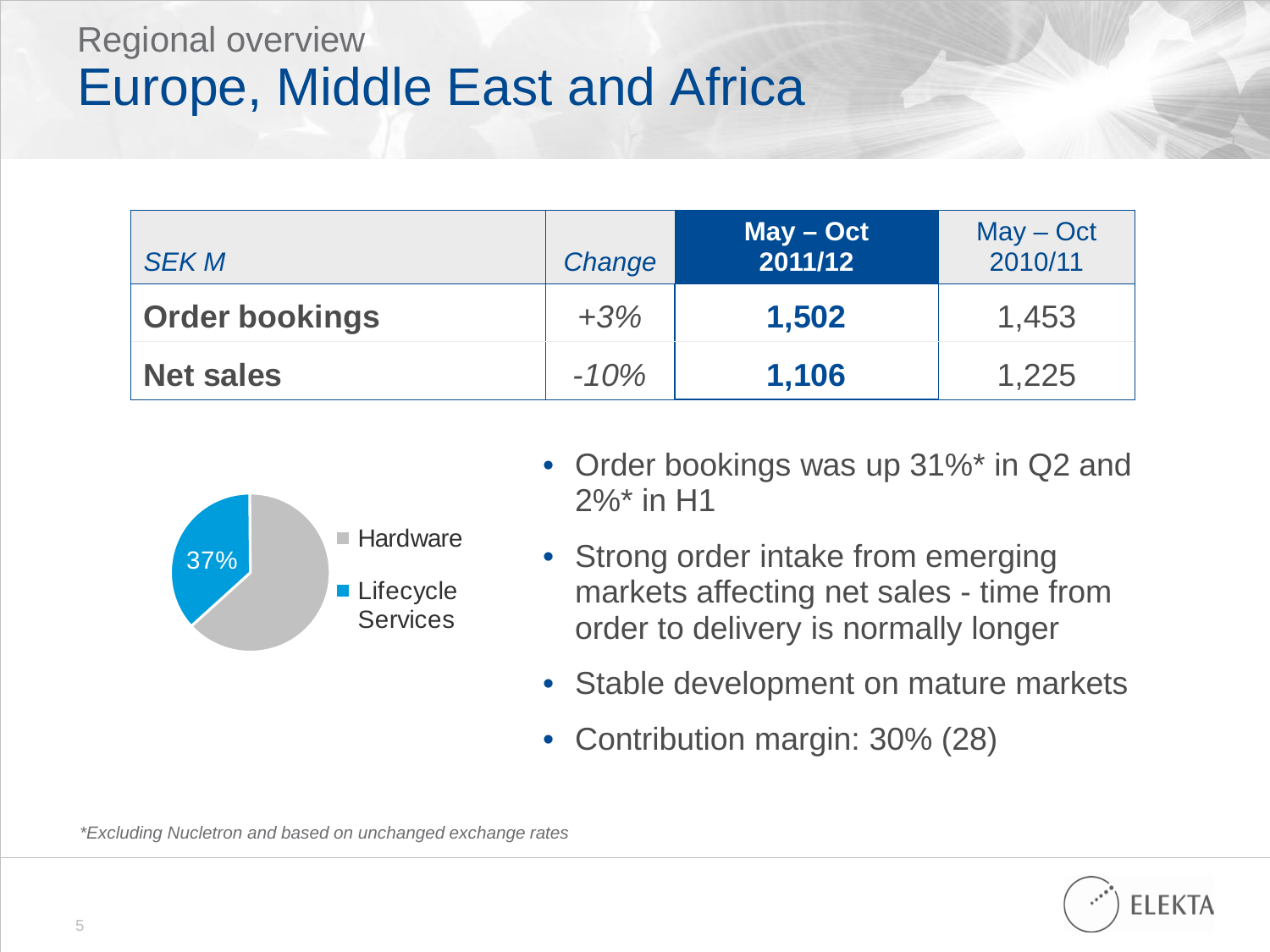### Regional overview Asia Pacific

| <b>SEK M</b>          | Change | $May - Oct$<br>2011/12 | $May - Oct$<br>2010/11 |
|-----------------------|--------|------------------------|------------------------|
| <b>Order bookings</b> | 15%    | 1,375                  | 1,192                  |
| <b>Net sales</b>      | 12%    | 1,101                  | 901                    |



- Order bookings was up 18%\* in H1
- China, India and Australia showed strongest growth
- Some delays in new investments following the earthquake in Japan
- Contribution margin: 27% (30)

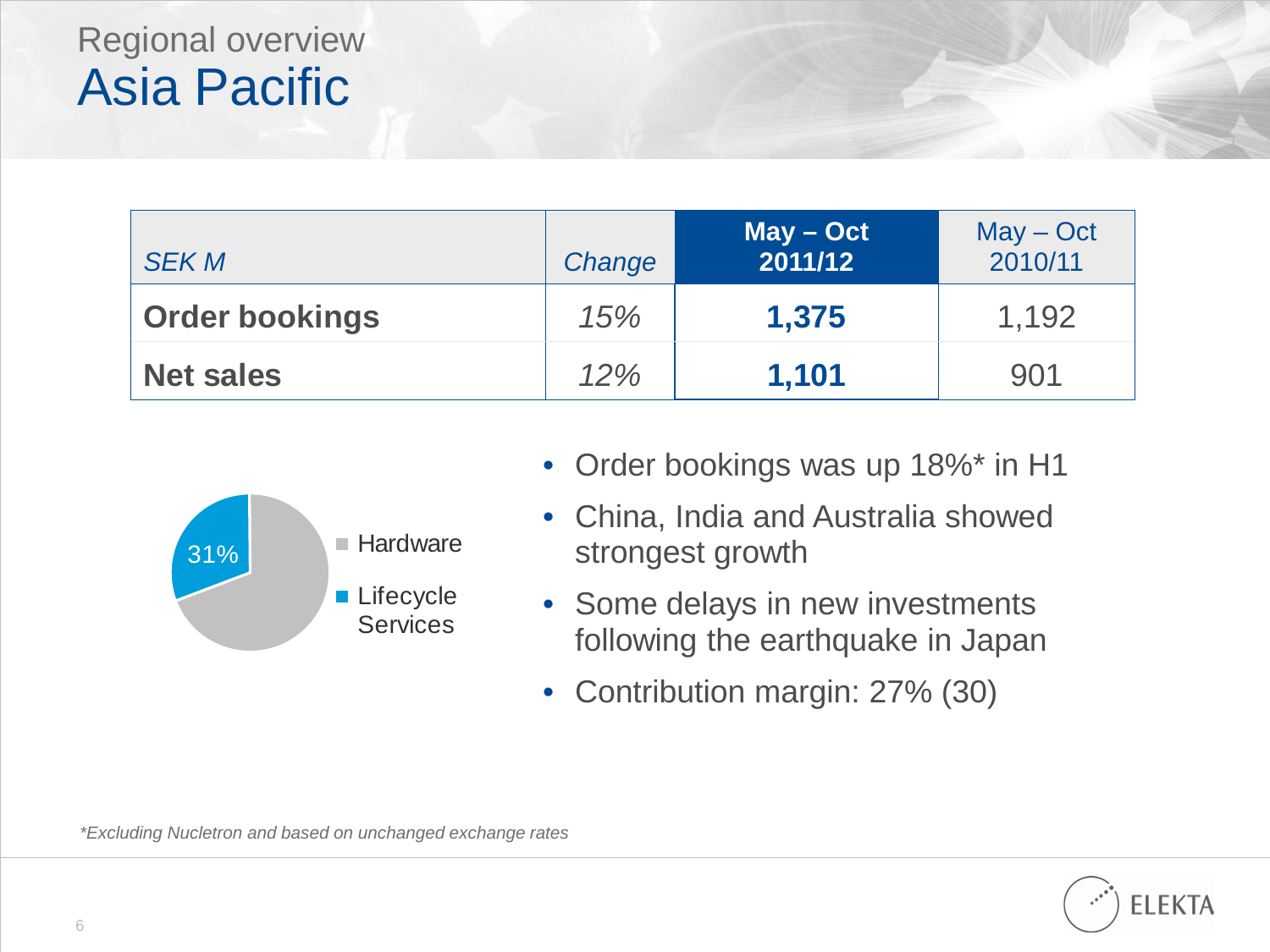## Strong order bookings in all regions

- Order bookings up 14%\* in Q2 and 9%\* in H1
	- Good demand in all regions
- Operating profit of SEK 477 M (455)
	- Net sales down 2%\*
	- R&D expenditures SEK 354 M, 11% of net sales
	- Exchange rate effects SEK -40 M
- Net financial items SEK -62 M (-20)
	- Nucletron acquisition closed
	- Estimated annual net interest expense SEK 140 M



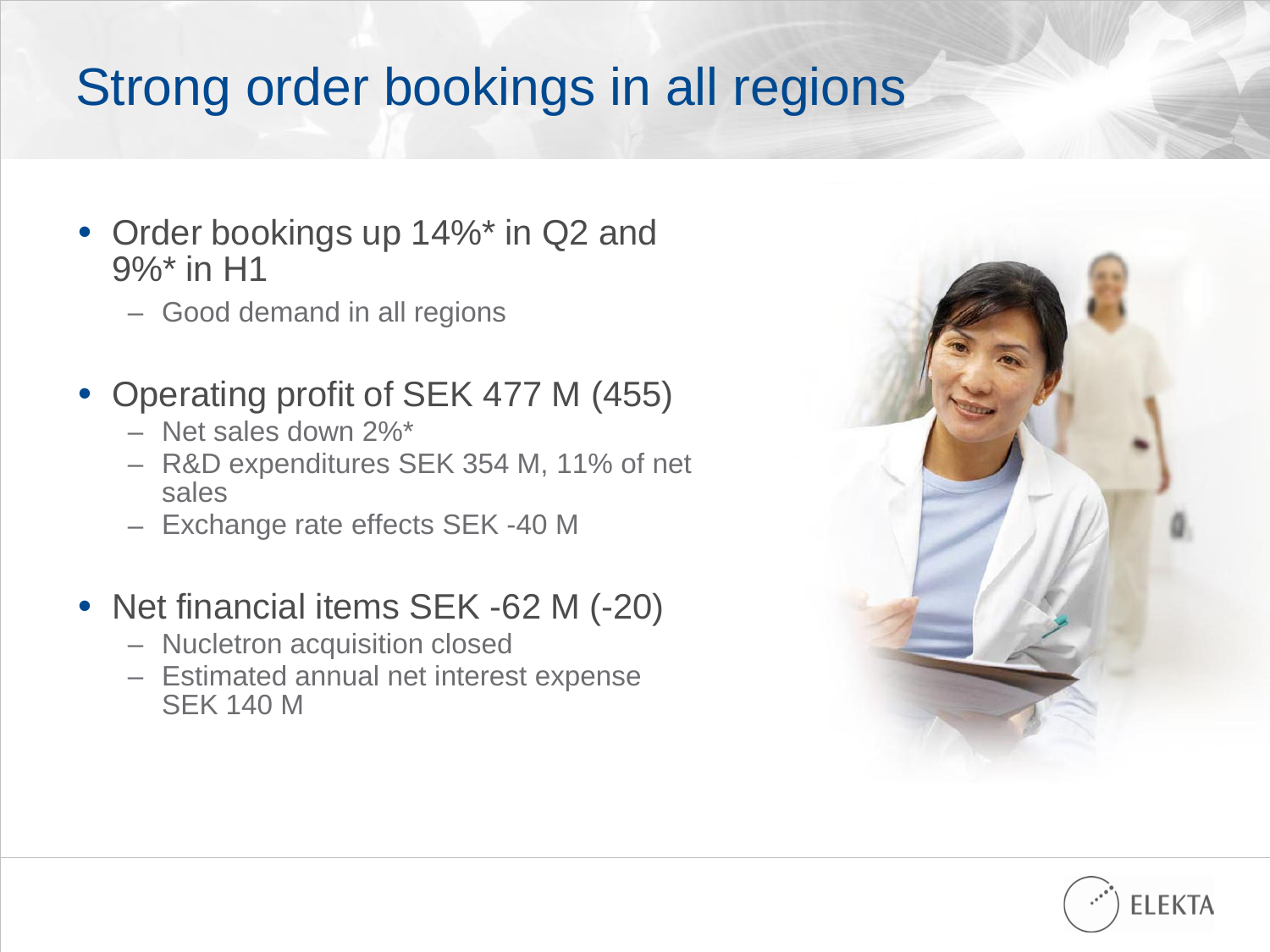## Nucletron integration according to plan

- Good momentum and positive customer feedback
- Financial contribution from mid-September
	- Order bookings: SEK 259 M
	- Net sales: SEK 190 M
	- EBIT: SEK 45 M

#### • Non-recurring items

- Nucletron non-recurring costs Q2: SEK -47 M
- Remaining restructuring costs: approx. SEK -123 M, incurred during H2
- PowerPath divestment: SEK 180 M
- Annual cost synergies
	- SEK 75 M expected to be realized in 2012/13
	- Limited synergies in FY 2011/12

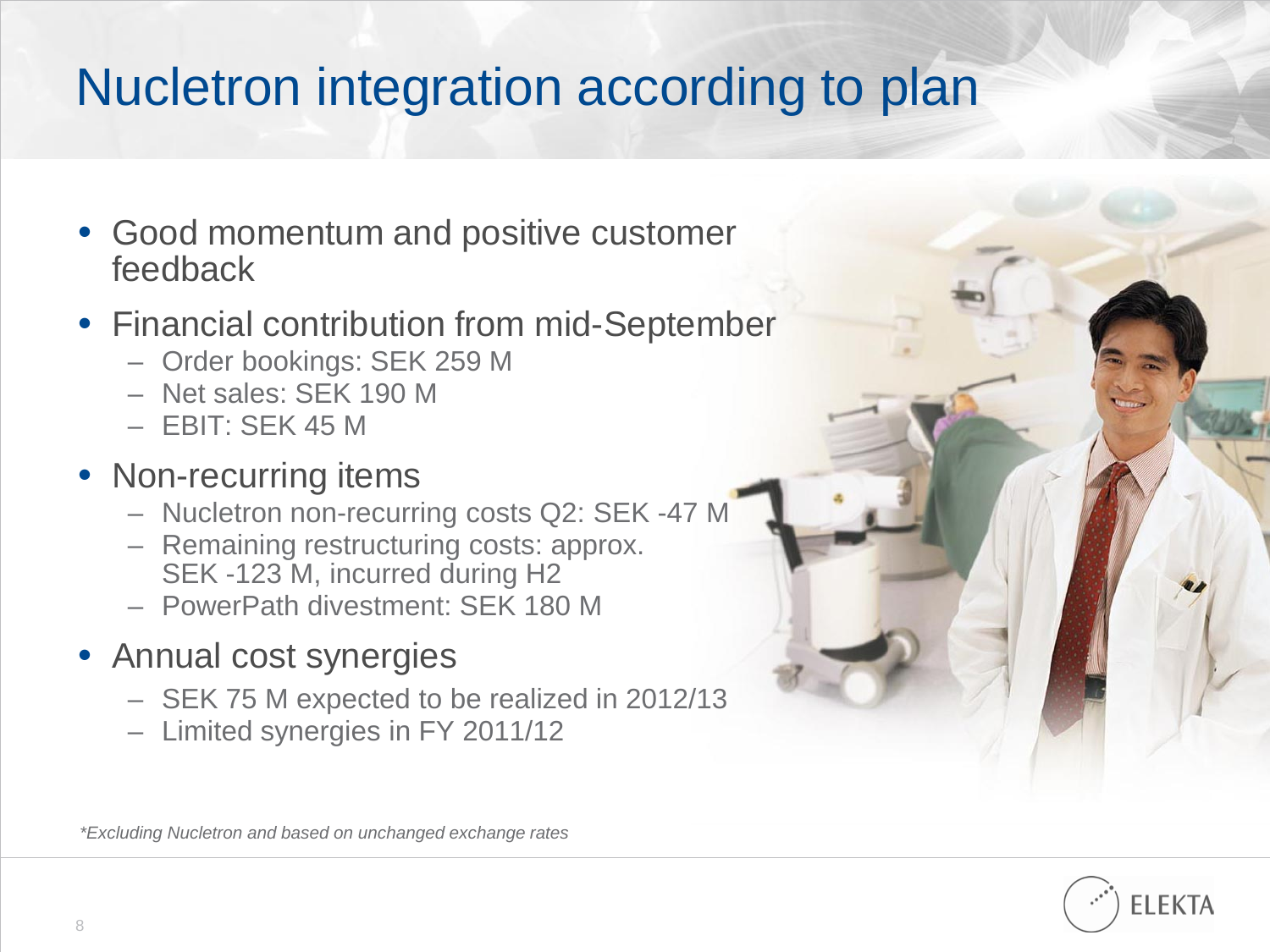### Currency - exposure and sensitivity

- Currencies had a negative impact on operating earnings of SEK 40 million
- Currencies including hedges are expected to have a negative impact of approximately SEK 100 M on earnings in 2011/12
- Hedging is done for forecasted exposures up to 24 months forward
	- The sensitivity with a 1% shift against all currencies towards the SEK would on a nonhedge basis give an annual EBIT effect by approx. SEK 21 M



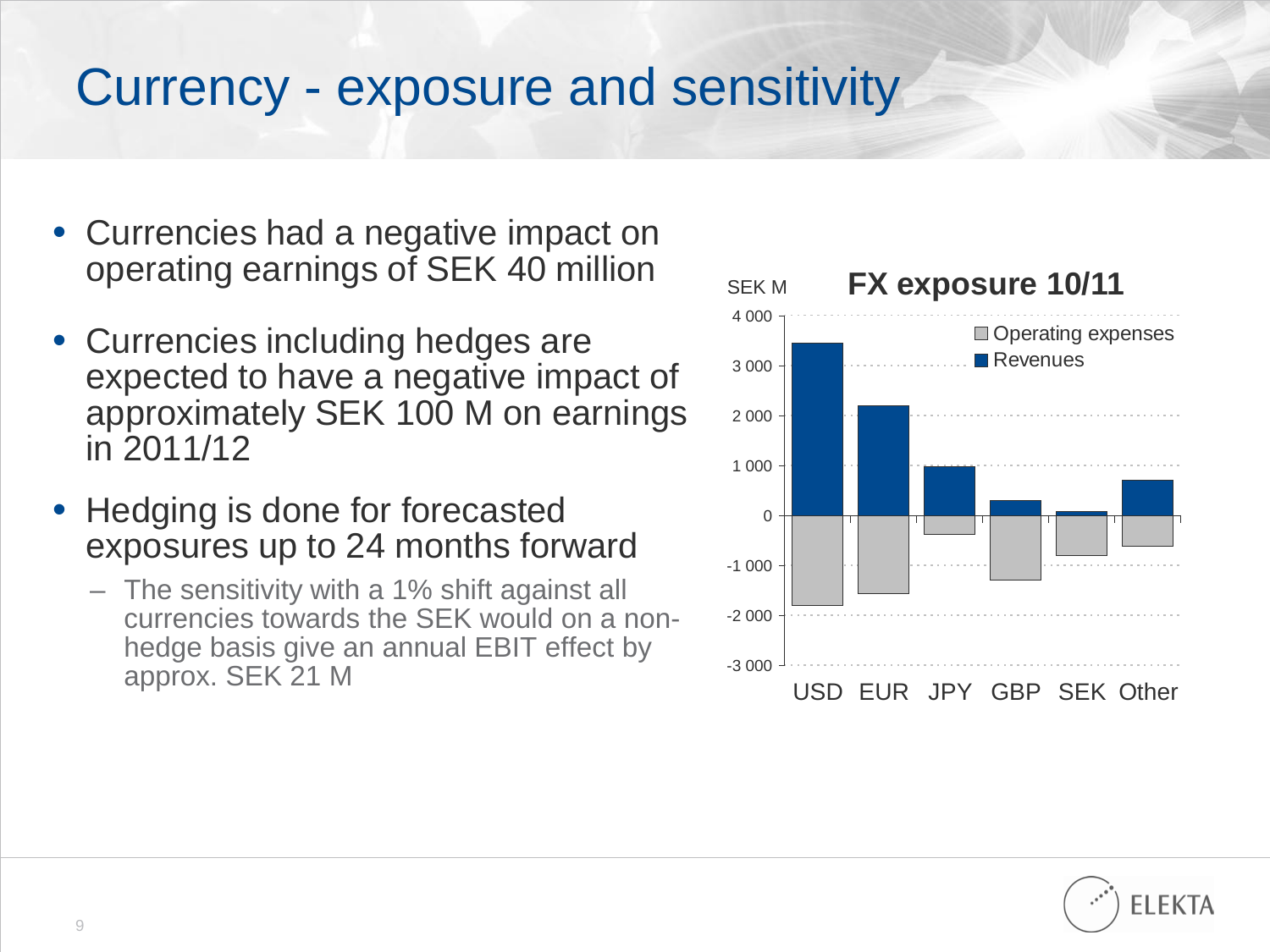### Continued strong balance sheet post Nucletron acquisition

| Equity (SEK M)<br>$3,832 + 18\%$ |
|----------------------------------|
|                                  |
| <b>ROCE</b><br>26% (33%)         |
| 0.77(0.04)<br>Net debt/equity    |
| 32% (40%)<br>Equity/assets ratio |

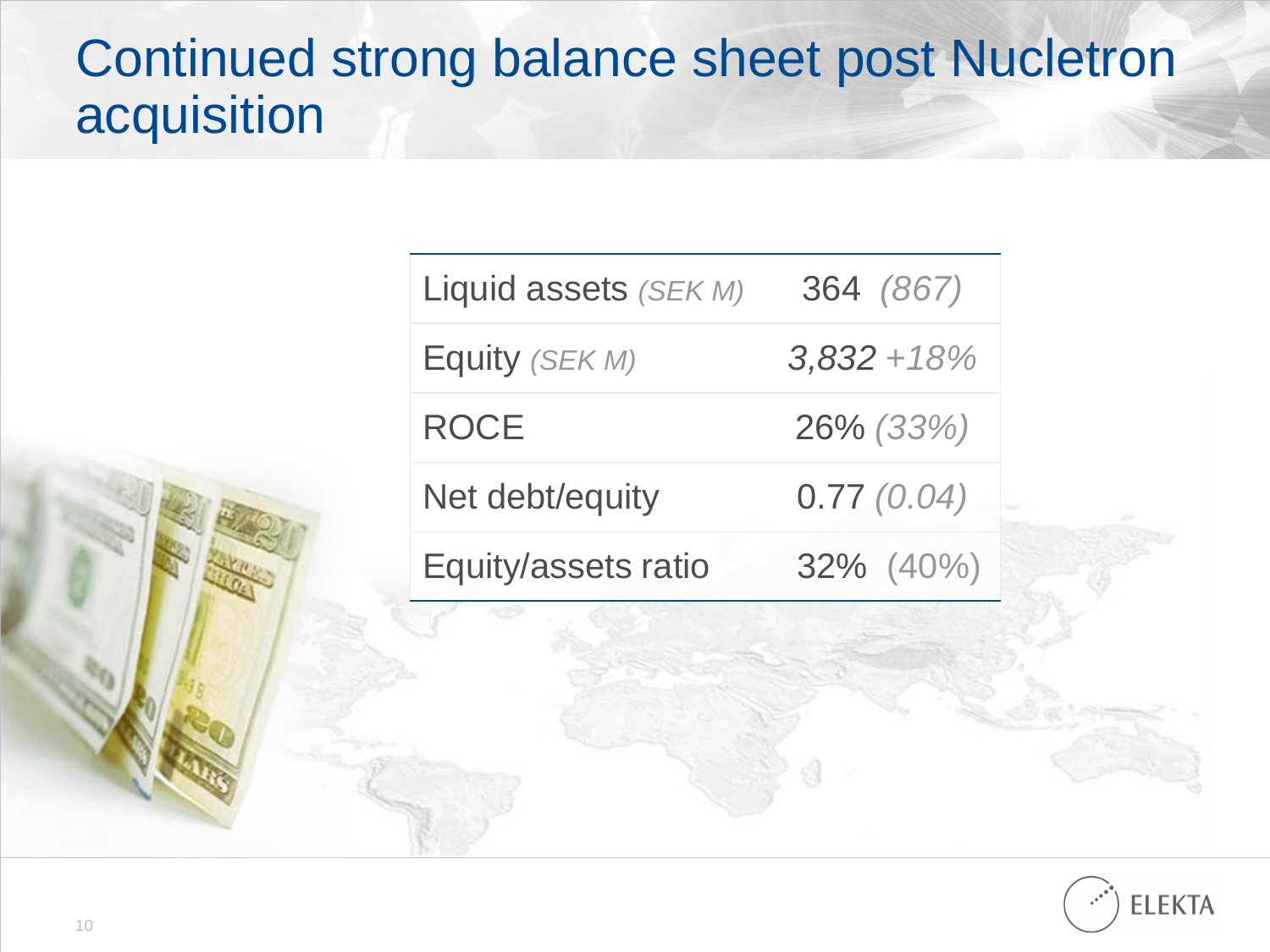### Cash flow

- Cash flow from operating activities amounted to SEK 242 M (204)
- Cash conversion rate at 43% (40)
- Cash flow and working capital in fiscal year 11/12 expected to follow the historical seasonal pattern

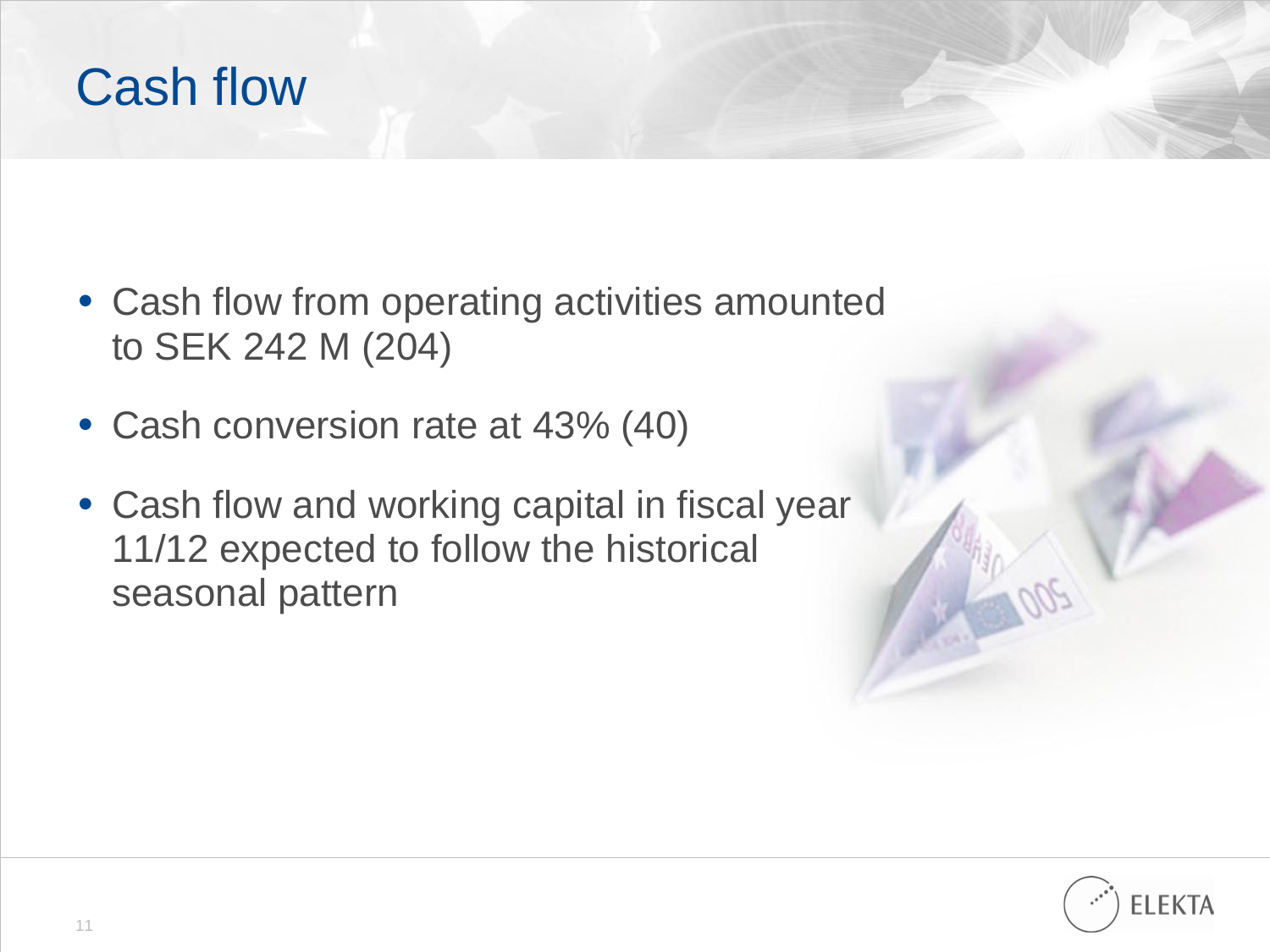# Record high order backlog



- Backlog increased to SEK 9.5 bn
- Continued good visibility of sales and earnings
- Healthy backlog development for Leksell Gamma Knife® and linacs

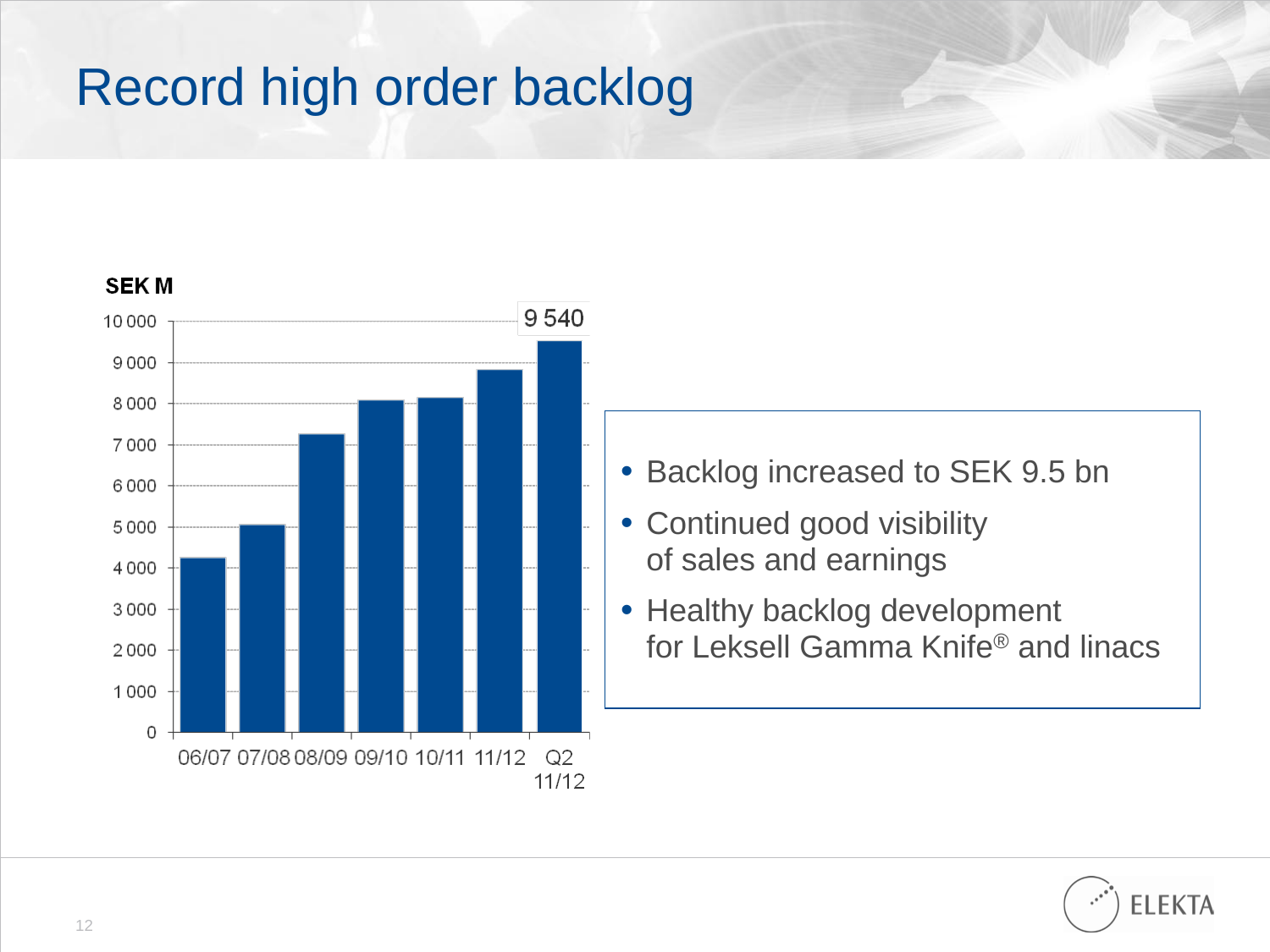## Confirming guidance for fiscal year 2011/12

- For the fiscal year 2011/12, net sales is expected to grow by more than 20 percent in local currency and operating profit in SEK is expected to grow by more than 20 percent.
- The acquisition of Nucletron is expected to contribute to this increase by approximately 10 percentage points in both net sales and operating profit.
- Currency effect expected to be negative on results FY 2011/12 by SEK 100 M